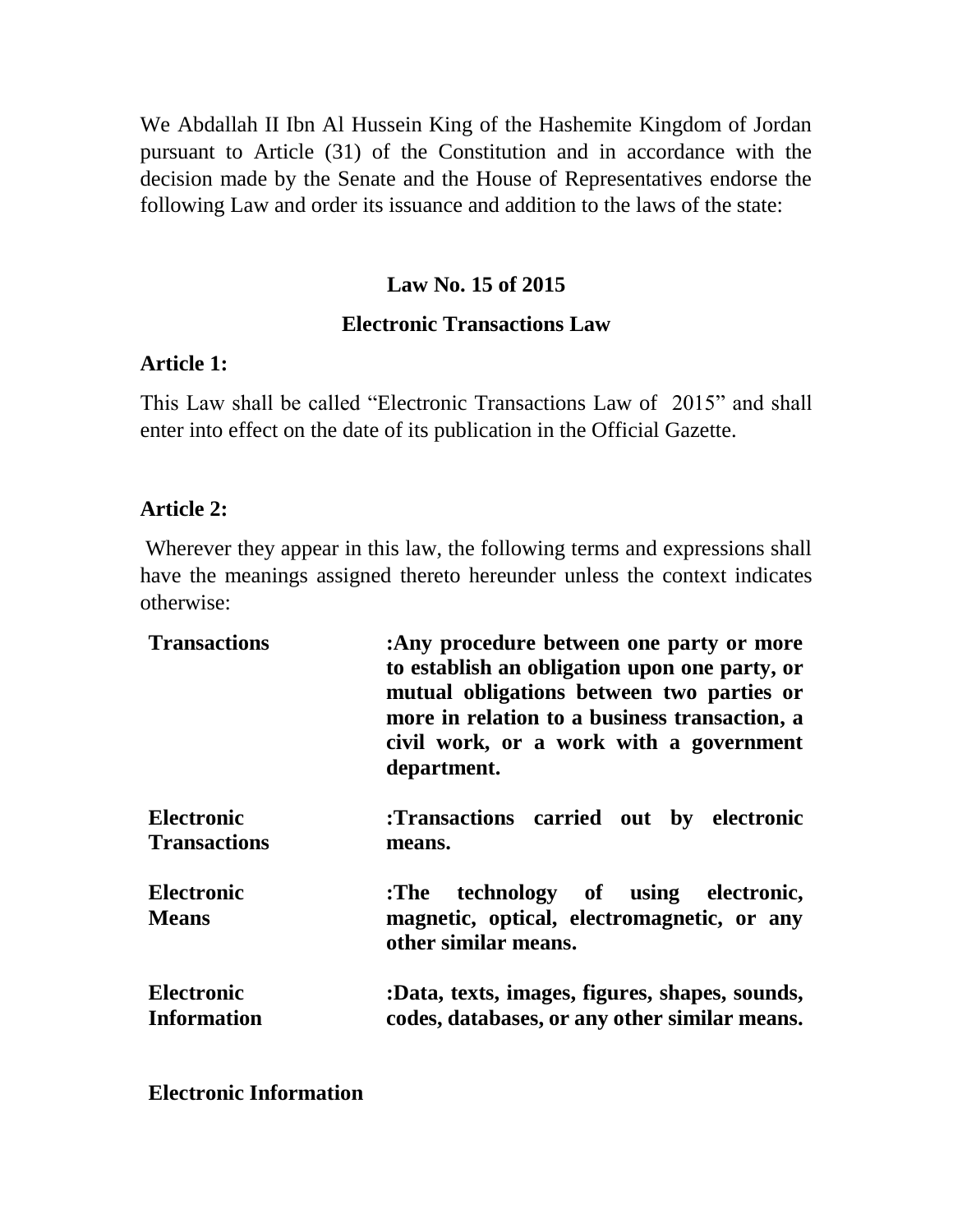| <b>System</b>                                                    | :A set of programs and tools established to<br>generate, send, deliver, process, store,<br>manage, or present information through<br>electronic means.                                                                                                                                                                              |
|------------------------------------------------------------------|-------------------------------------------------------------------------------------------------------------------------------------------------------------------------------------------------------------------------------------------------------------------------------------------------------------------------------------|
| <b>Electronic Information:</b><br><b>Message</b>                 | Information that is generated, sent,<br>received, or stored through any electronic<br>means including E-mail, short messages, or<br>any other means for exchanging information<br>electronically.                                                                                                                                   |
| <b>Electronic</b><br><b>Record</b>                               | :Information message that includes register,<br>contract, record, or any other document<br>which is generated, stored, used, copied, sent,<br>communicated, or received through<br>electronic mean.                                                                                                                                 |
| <b>Electronic</b><br><b>Bond</b>                                 | :A bond that is created, signed, and dealt with<br>electronically.                                                                                                                                                                                                                                                                  |
| <b>Electronic Signature</b>                                      | : Information in the form of letters, numbers,<br>codes, symbols, or other and which is<br>electronically, or in any other similar mean,<br>included in, affixed to, or associated with an<br>electronic record. It is used to authenticate<br>the identity and unique usage of the signatory<br>and differentiate him from others. |
| <b>Initiator</b>                                                 | : The person who initiates or sends the<br>information letter.                                                                                                                                                                                                                                                                      |
| <b>Electronic</b><br><b>Intermediary</b>                         | :The electronic program or software used to<br>carry out a procedure or to automatically<br>respond to a procedure for the purpose of<br>generating, sending, or receiving information<br>message.                                                                                                                                  |
| <b>Electronic</b><br><b>Authentication</b><br><b>Certificate</b> | :A certificate issued by an electronic<br>authentication party to verify relating the<br>electronic signature to a specific person in                                                                                                                                                                                               |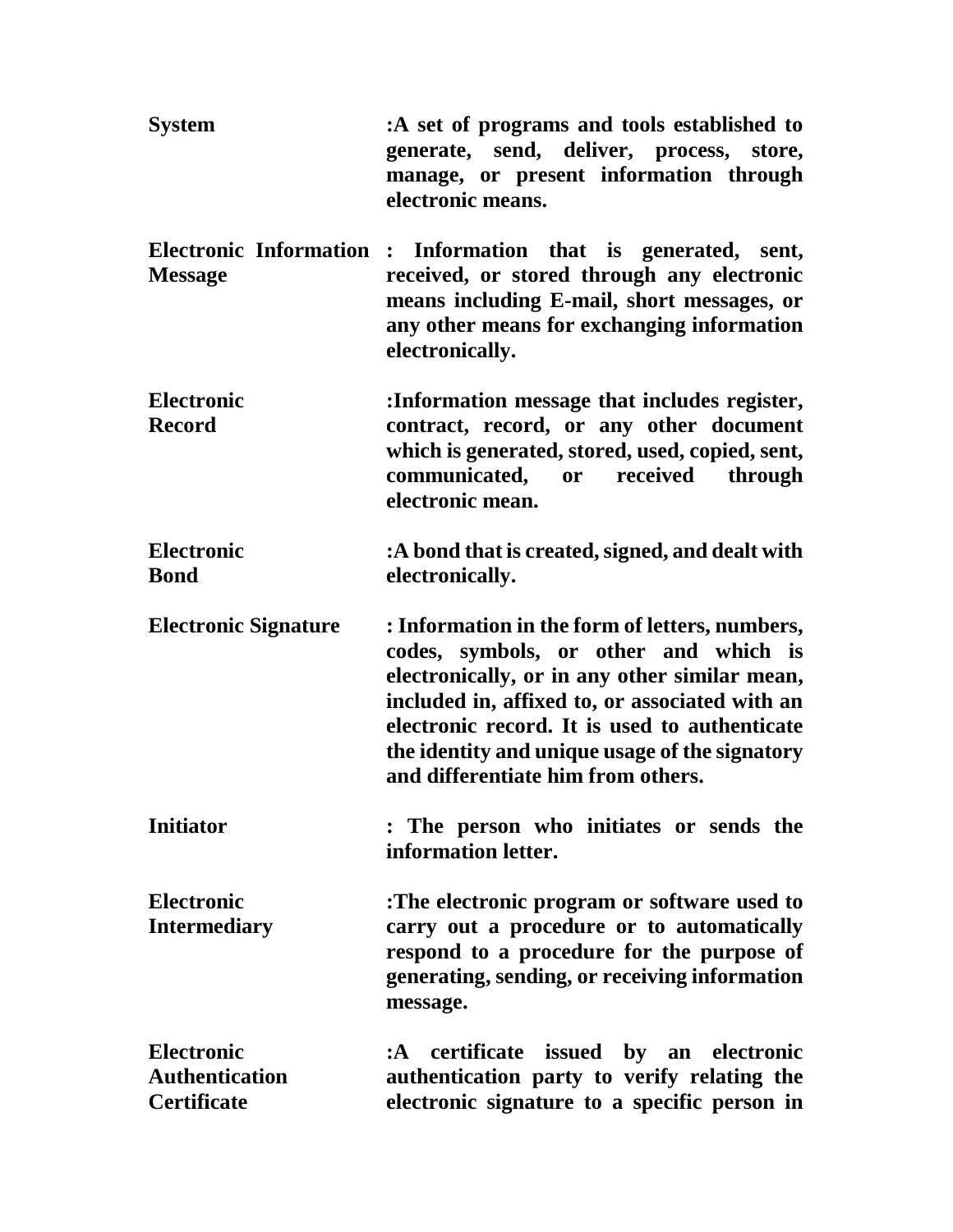**accordance with the approved authentication procedures.**

- **Electronic Authentication :Verifying the identity of the user of the electronic authentication certificate along with verifying its validity.**
- **Electronic Authentication Party :The party that is either licensed and accredited by the Telecommunications Regulatory Commission or which is legally authorized to issue authentication certificates and to provide any related services pursuant to the provisions of this law and the regulations and instructions issued thereunder.**
- **Private Key : A code used to generate electronic signature in an electronic transaction, information message, or electronic record.**
- **Public Key :A code that is designated or approved by the electronic authentication parties to the user of the electronic authentication certificate to verify the validity of the electronic signature.**
- **Signatory : The person who has been issued an electronic authentication certificate by an electronic authentication party. Such person possessesthe Public and private keys whether he/ she signed himself/ herself or appointed a representative to sign on his/ her behalf.**

| Root                  | Electronic :An electronic authentication certificate that                                           |
|-----------------------|-----------------------------------------------------------------------------------------------------|
| <b>Authentication</b> | electronic authentication parties issued for                                                        |
| <b>Certificate</b>    | themselves to enable other authentication<br>parties to trust the certifications issued by<br>them. |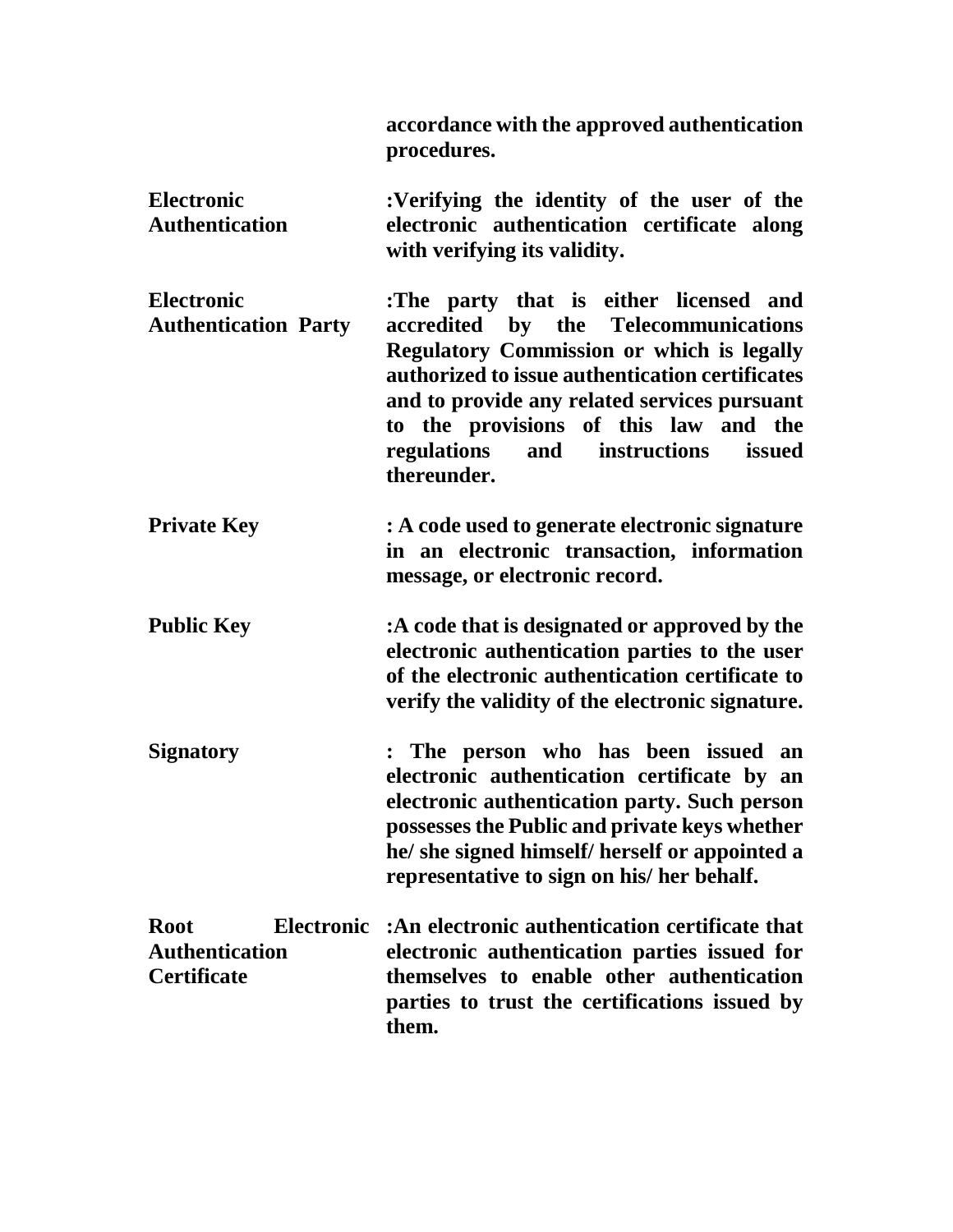**Electronic Authentication of Root that contains the electronic intermediaries Certificate System :A set of coordinated and integrated elements through which the root electronic authentication certificate is issued and managed.**

## **Article 3:**

- a. The provisions of this law shall apply to transactions carried out through electronic means.
- b. The provisions of this law shall not apply to the following unless otherwise indicated by any other law:
- 1- Establishing and amending a will.
- 2- Establishing Waqf and amending its conditions.
- 3- Transactions related to movable and immovable properties that legislations necessitate their registration including their power of attorney, their title deeds, in addition to establishing real rights, excluding lease contracts.
- 4- Powers of attorney and transactions related to civil status.
- 5- Notices related to canceling or revoking contracts of water and electricity services, health insurance, and life insurance.
- 6- Court proceedings and pleadings, judicial notification notices, and court resolutions.
- 7- Securities unless provided under special regulations issued by competent authorities in accordance with the Securities Law or any other legislation in force.

**Article 4:**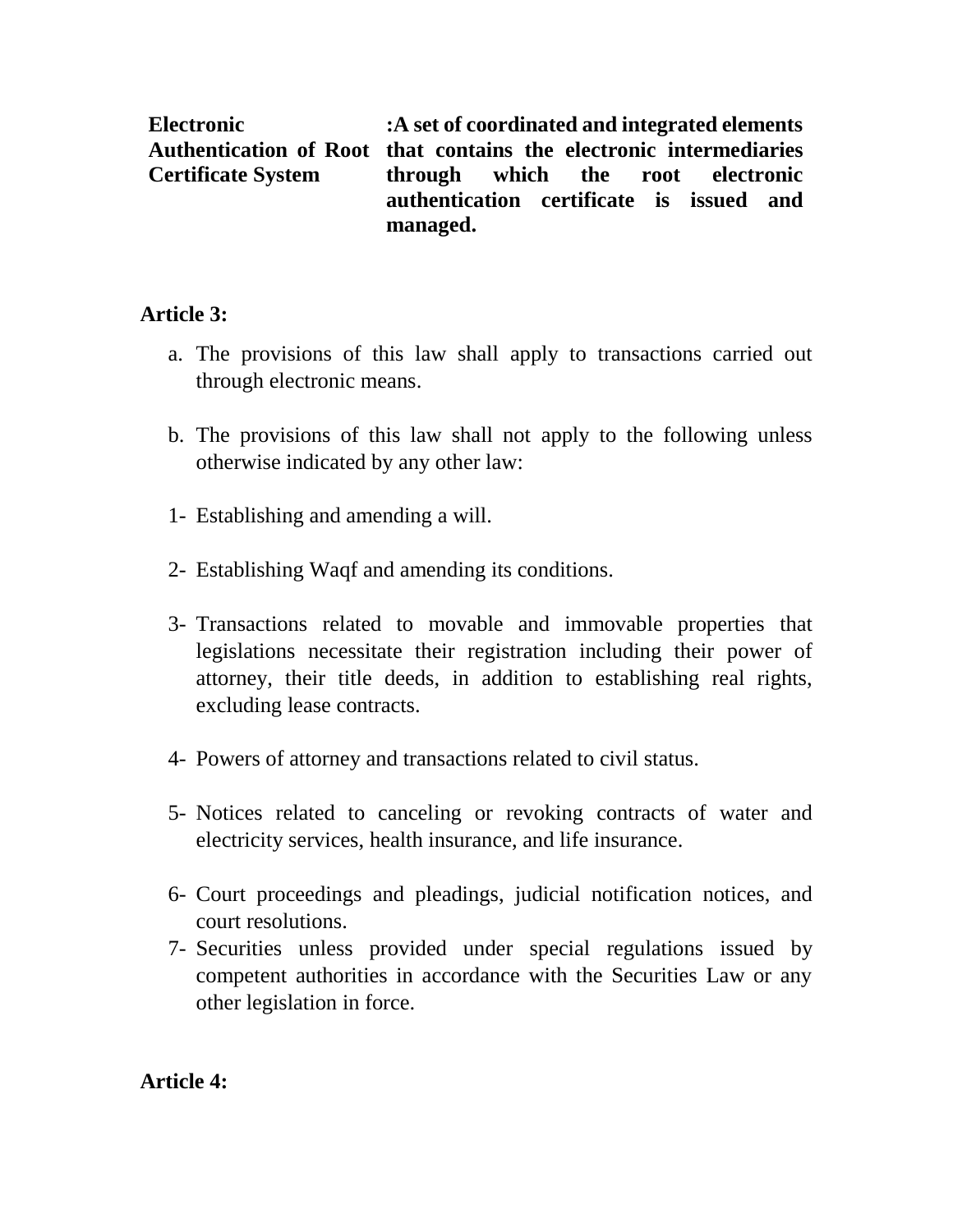- **a.** Any Ministry, public official institution, public institution, or municipality may carry out its transactions using electronic means provided that it fulfills the requirements of electronic transactions stipulated in this law and the regulations and instructions issued hereunder.
- **b.** When carrying out any of its transactions through electronic means, each ministry, public official institution, public institution, or municipality shall, in accordance with the regulations that are issued for this purpose, determine the provisions and procedures related to the issues indicated hereunder:
- 1- Establishing, depositing, retaining, or issuing electronic records.
- 2- Using electronic signature or any other conditions related to it.
- 3- Guaranteeing the security, protection, confidentiality, and safety of electronic records and transactions.
- 4- Date of commencing its transactions using electronic means.

# **Article 5:**

- a. The Ministry of Information and Communications Technology shall be the electronic authentication party for ministries, public official institutions, public institutions, and municipalities. It shall as well issue electronic authentication certificates to be used in transactions related to any of the aforementioned institutions.
- b. Upon a recommendation from the minister of the Information and Communications Technology, the Council of Ministers may appoint any commission, public official institution, or governmental department to undertake the roles explained in paragraph (a) of this Article.

### **Article 6:**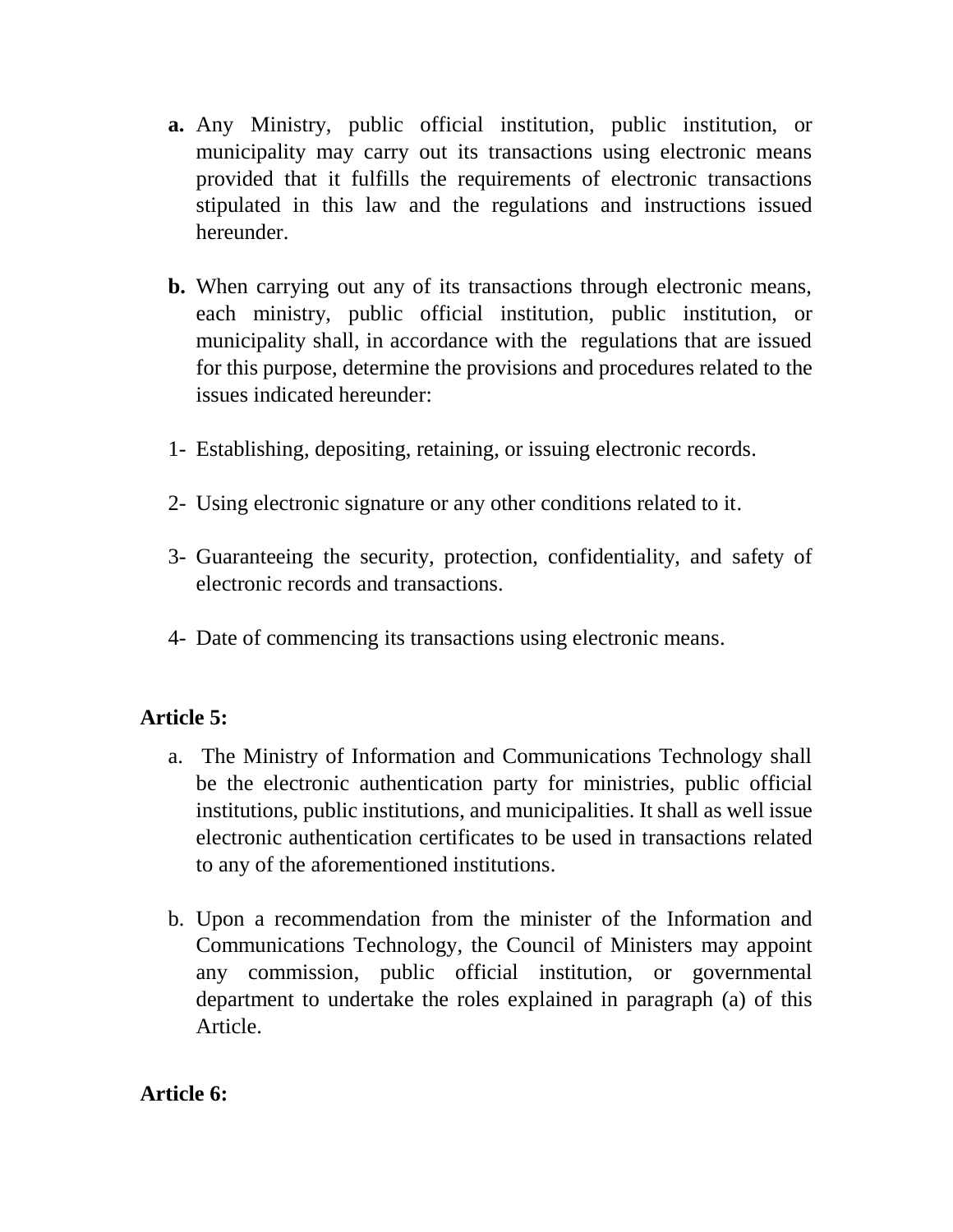With regard to the provisions of paragraph (b) of Article (3) of this law, if any legislation requires the submission of any register, contract, document, or certificate in writing, the submission of its electronic record shall have the same legal consequences under the following conditions:

- a. The information stated in the electronic record may be accessed.
- b. The possibility of storing the electronic record and the ability to refer to it at any time without making any changes on it.

# **Article 7:**

- a. If any legislation requires the submission of the original copy of the register, contract, document, or certificate, the electronic record shall have the strength of the original if it fulfills the following:
- 1- Retained in the form it had been generated, sent, or received and in a way that does not allow making any modification or change on its content.
- 2- Retained in an accessible form to enable easy access to the information contained therein and to use such information and refer to them at any time.
- 3- Enable the recognition of the initiator, addressee, and the date and time when the record was initiated, sent, or received.
- b. The conditions stipulated in paragraph (a) of this Article shall not apply to the information attached in the electronic record if the purpose of such information is to facilitate the sending and receiving of the electronic record.
- c. The initiator or addressee may prove the conditions stipulated in paragraph (a) of this Article through any types of proofs with due regard to the principles stipulated in the relevant laws.

# **Article 8:**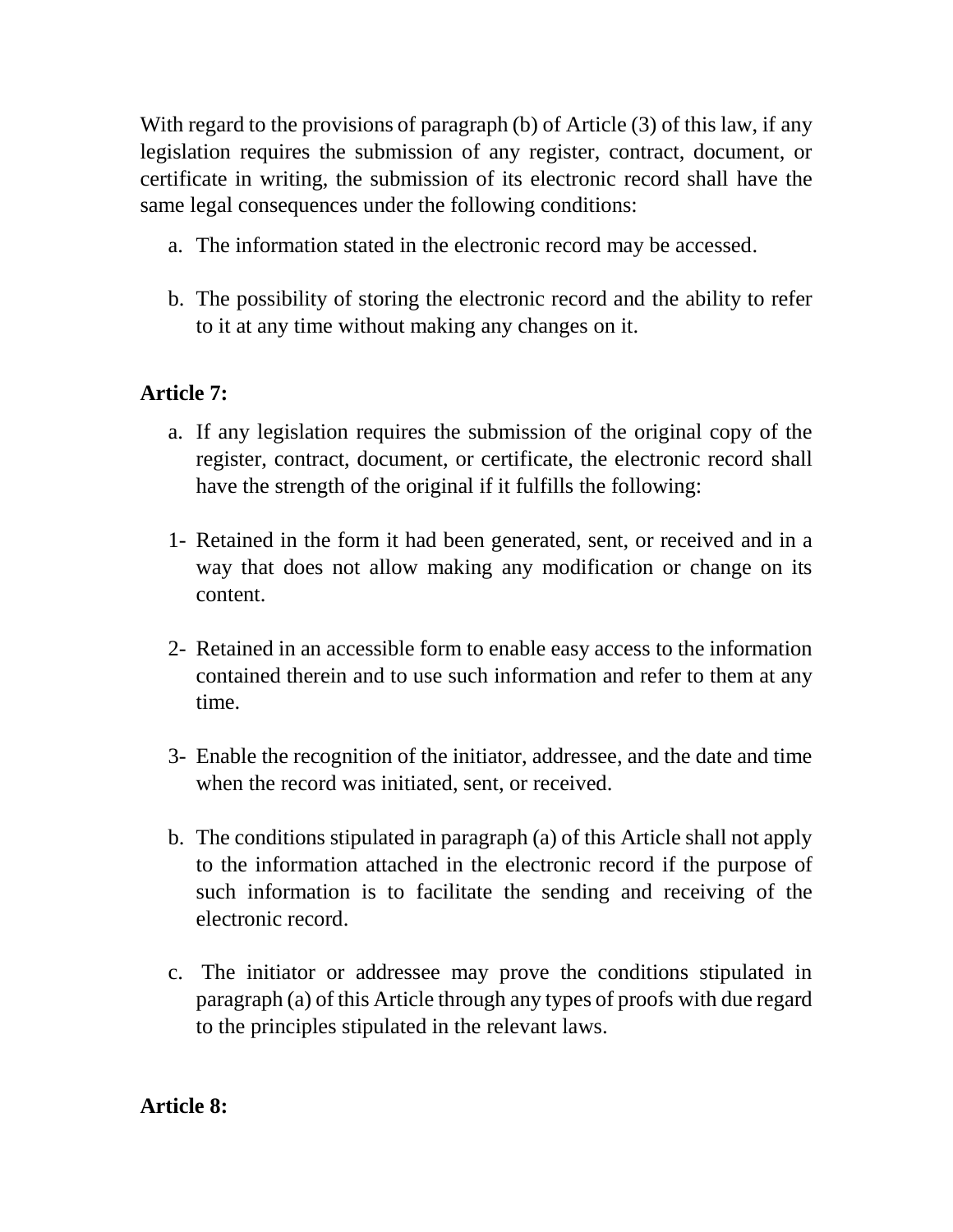If the law stipulates the retention of a [written] document for any reason, its retention in the form of an electronic record shall have the same legal consequences, provided that the electronic record fulfills the conditions stipulated in Article (7) of this law.

## **Article 9:**

The information message shall be deemed as a mean of expressing the will legally admissible to convey offer or acceptance for establishing a contractual intent.

# **Article 10:**

The information message shall be deemed to be issued by the Initiator whether it was sent by the initiator for his/ her account, by a person working on his/ her behalf, or by an electronic intermediary that is set to work automatically in the initiator's name or on his/ her behalf.

# **Article 11:**

- a. The addressee shall consider the information message as issued by the initiator under any of the following two cases:
- 1- If the addressee follows any measure which he/ she has previously agreed upon with the initiator to verify that the information message was issued by the initiator.
- 2- If the information message received by the addressee was the result of procedures carried out by a person affiliated to the initiator, a person acting on his/ her behalf, or a person authorized to have access to the electronic intermediary that is used by the initiator.
- b. The addressee shall act as if the information message was not issued by the initiator under any of the following two cases: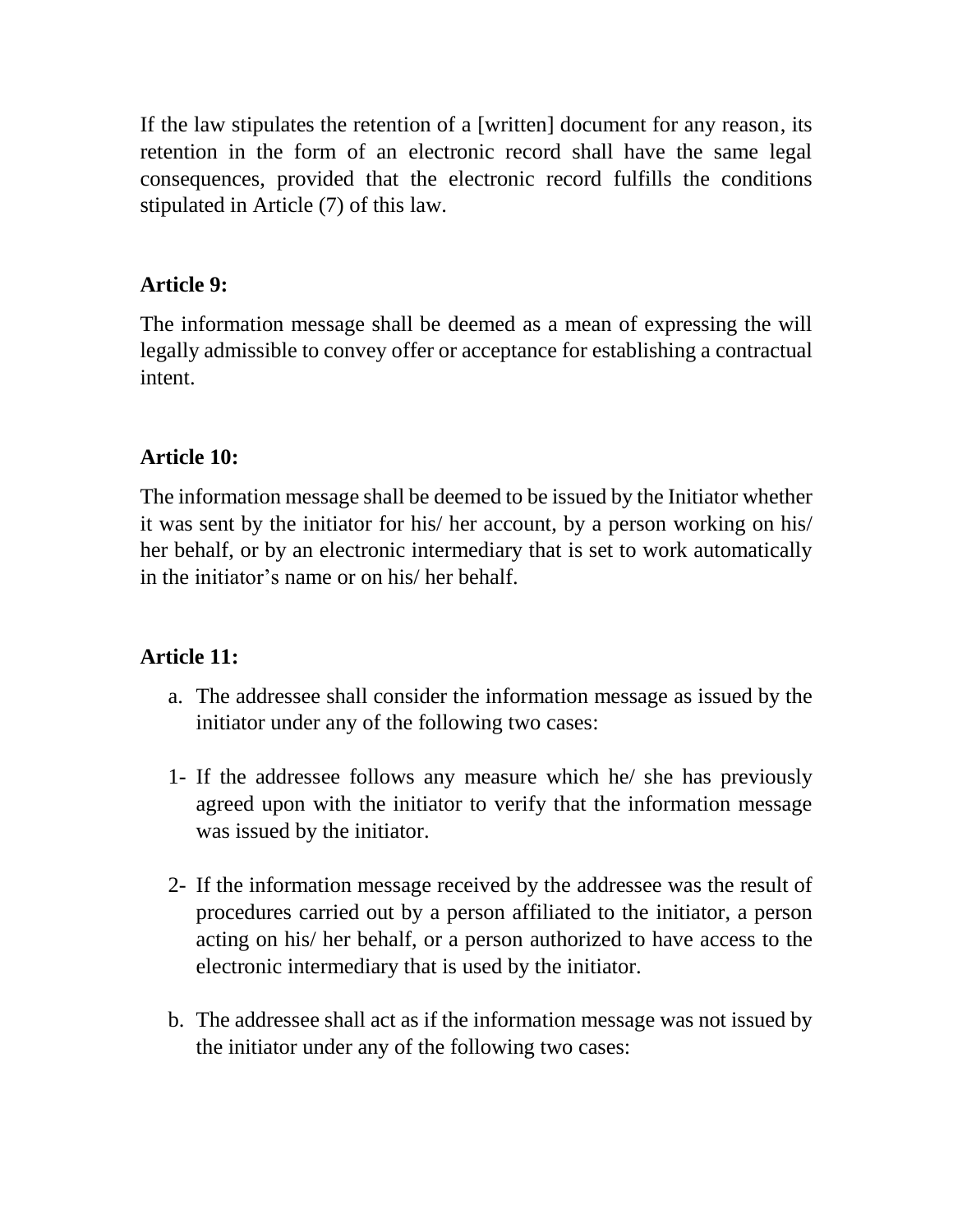- 1- If the addressee has received a notice from the initiator informing him/ her that the electronic message was not issued by him/ her. This shall be valid from the date of issuing the notice and the time the addressee received it. The initiator shall be liable to any claims prior to the notice.
- 2- If the addressee knew that the message was not issued by the initiator.

## **Article 12:**

- a. Where the initiator has requested in an information message or has agreed with the addressee to acknowledge receipt of that message without specifying the method for this purpose, the addressee's sending of such acknowledgement through electronic means or any other means to indicate the receipt of the message shall be deemed as a fulfillment of that request or agreement.
- b. Where the initiator has stated that the consequence of the information message is conditional to his/ her receipt of an acknowledgement from the addressee that he/ she has received that message, the message shall be treated as though it has never been sent until the acknowledgement is received.
- c. Where the initiator has requested from the addressee an acknowledgement of receipt and has not specified a time limit for such, and where the initiator has not made the consequence of the information message conditional to his/ her receipt of the acknowledgment, the initiator may, if he/ she has not received the acknowledgment within a reasonable time, give a reminder to the addressee to send the acknowledgement within a specified time. If the initiator does not receive the acknowledgement within the specified time, the message shall be deemed null and void.
- d. The receipt of the acknowledgement does not in itself constitute a proof that the content of the information message that was received by the addressee corresponds to the content of the information message sent by the initiator.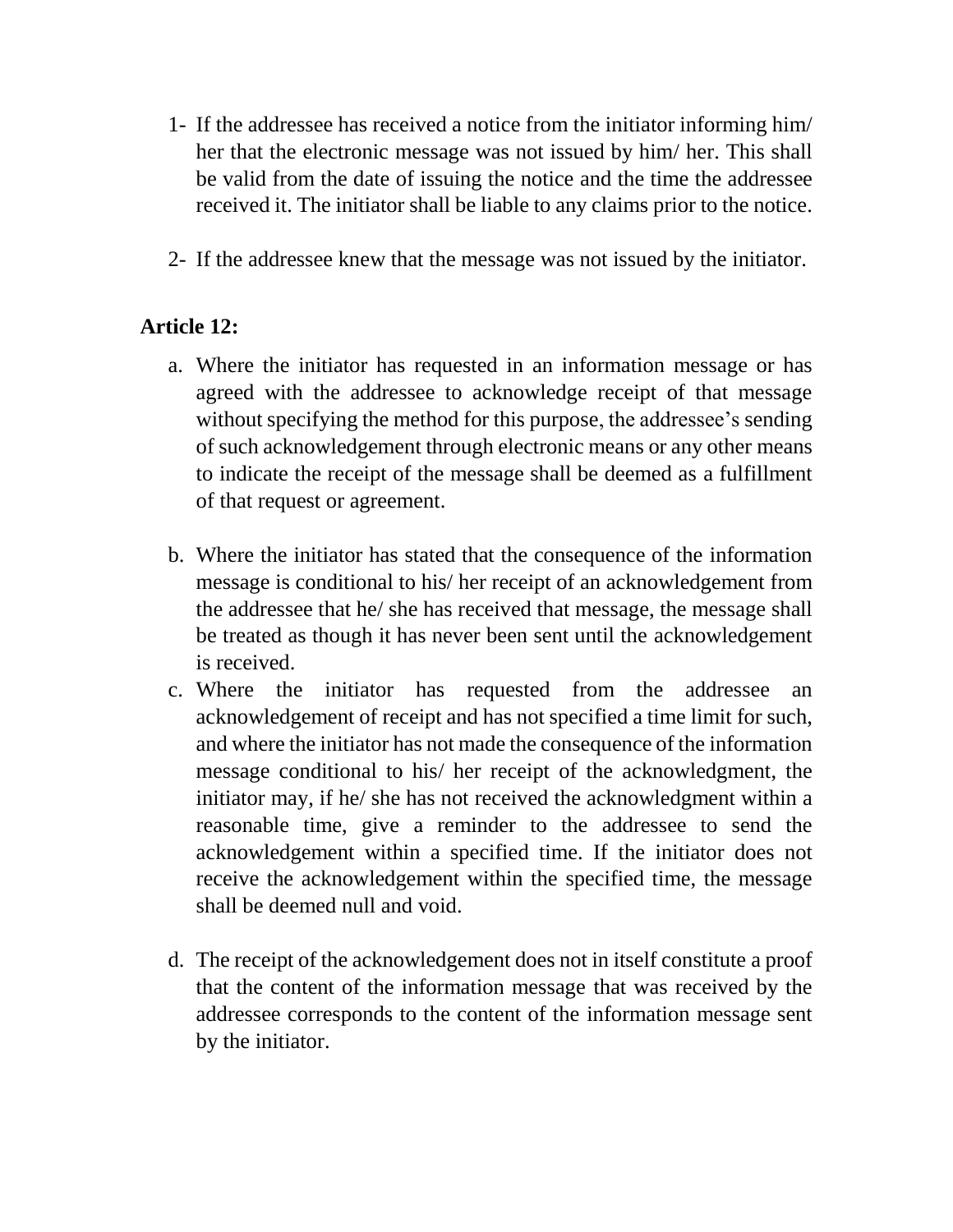## **Article 13:**

- a. Unless the initiator and the addressee agreed otherwise, the dispatch of the information message shall occur when it enters an information system outside the control of the initiator, the person, or the electronic intermediary that sent the message on behalf of the initiator.
- b. The time of receiving the information message shall be designated as follows:
	- 1. If the addressee has designated an information system for the purpose of receiving the information messages, the message shall be deemed to have been received upon its entry into such system.
	- 2. If the addressee has not designated an information system for the purpose of receiving the information messages, the message shall be deemed to have been received at the time of the message's entry into any information system belonging to the addressee.

# **Article 14:**

- a. Unless otherwise agreed between the initiator and the addressee, the information message shall be deemed to be dispatched at the place where the initiator has his/ her place of business, and shall be deemed to be received at the place where the addressee has his/ her place of business. If neither has a place of business, their habitual residence shall be deemed to be their place of business.
- b. Where the initiator or the addressee has more than one place of business, the place of dispatch or receipt shall be that which has the closest relationship to the transaction. When it becomes impossible to be preponderant, the principal place of business shall be deemed to be the place of dispatch or receipt.

**Article 15:**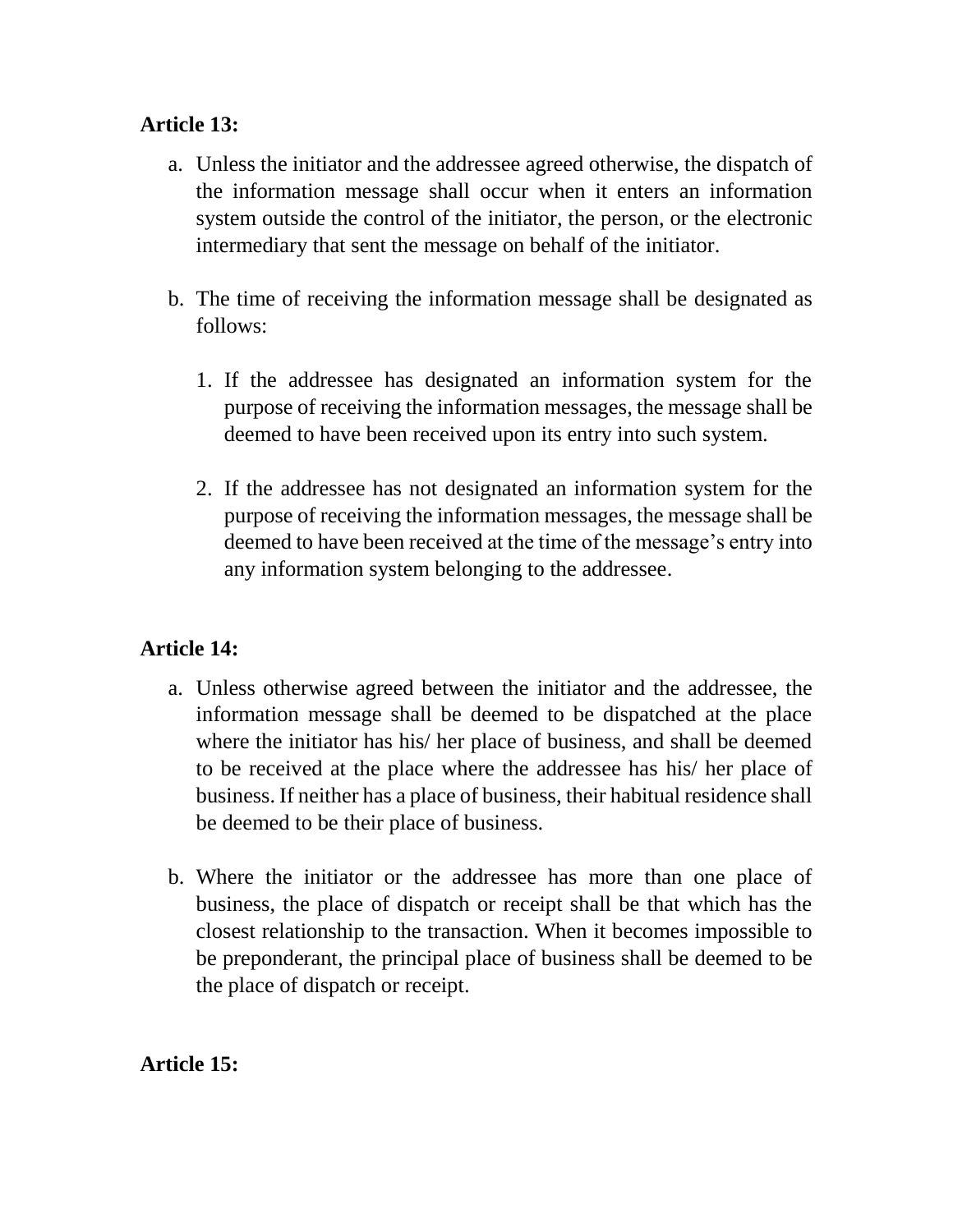The electronic signature shall be deemed as being protected if the following combined conditions are met:

- a. If it is unique in its connection to signatory and distinguishes him/ her from others.
- b. If it identifies its owner.
- c. If the private key is under the control of the signatory when he signs.
- d. If it is connected to the electronic record in a way that does not allow modification on such record after signing it and without making any changes on that signature.

## **Article 16:**

The electronic signature shall be deemed authenticated if all of the aforementioned conditions stipulated in Article (15) of this Law are fulfilled and if it was connected to an electronic authentication certificate issued, at the time the electronic signature was created, in accordance with the provisions of this law and the regulations and instructions issued hereunder by any of the following institutions:

- a. An electronic authentication party licensed in Jordan.
- b. An accredited electronic authentication party.
- c. Any governmental body legally authorized by the Council of Ministries whether it was a ministry, public official institution, public institution, or municipality provided that it fulfills the requirements of the Telecommunications Regulatory Commission.
- d. The Ministry of Information and Communications Technology.
- e. The Central Bank of Jordan with regard to the banking or financial electronic operations.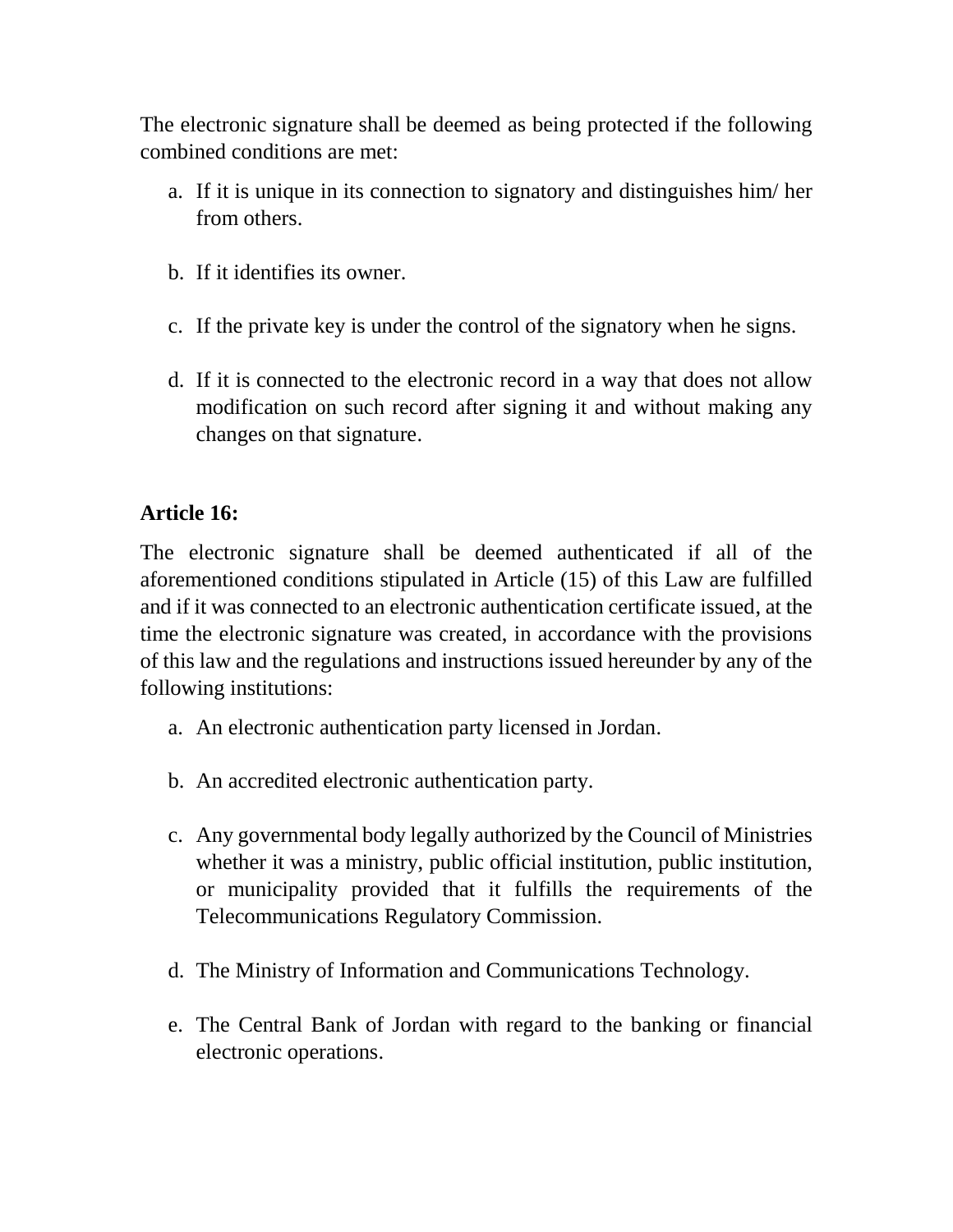#### **Article 17:**

- a. The electronic record that carries a protected electronic signature shall have the same evidential weight designated to the ordinary bond and the parties of the electronic transaction may use it in an argument for the purpose of proofing evidence.
- b. The electronic record that carries an authenticated electronic signature shall have the same evidential weight designated to the ordinary bond. Parties of the electronic transaction in addition to others may use it in an argument for the purpose of proofing evidence.
- c. In cases other than those set forth in paragraphs (a) and (b) of this Article, the electronic record that carries an electronic signature shall have the same evidential weight designated for an ordinary bond against parties of the electronic transaction. In case of denial, the evidential weight shall be on the party who uses the electronic record for the purpose of proofing evidence.
- d. The electronic record that does not carry an electronic signature shall have the same evidential weight designated to unsigned documents for the purpose of proofing evidence.
- e. An official bond may be issued or authenticated through electronic means provided that its electronic record carries an authenticated electronic signature.

### **Article 18:**

a. The electronic bond shall be transferable if the conditions of negotiable bond apply to it in accordance with the provisions of the Commercial law, with the exception of the condition of writing, provided that the drawer has approved its negotiability.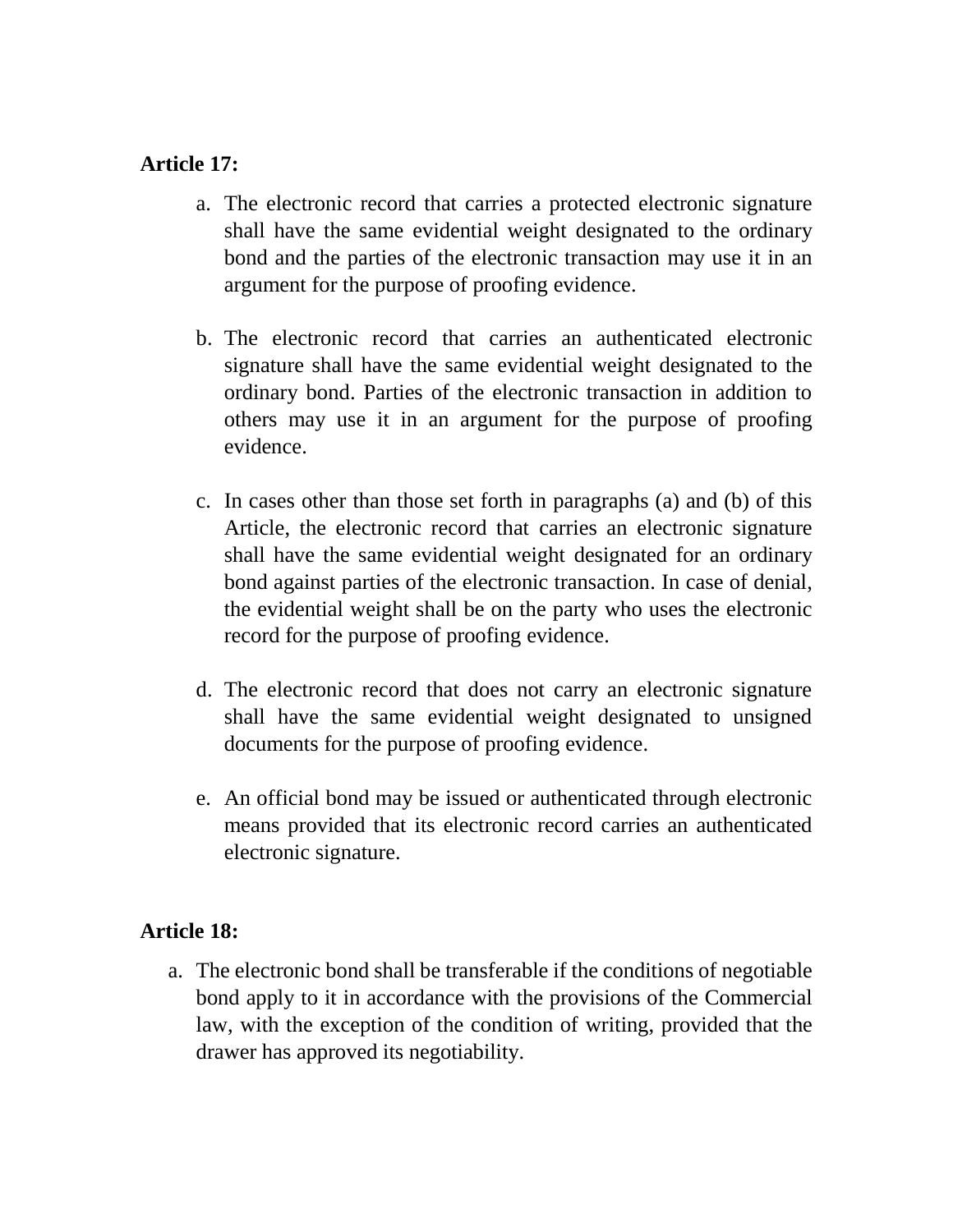b. The holder of the electronic bond shall have the authority over the transferable electronic bond if the drawer has approved the negotiability of such bond and provided that it has an authenticated electronic signature.

## **Article 19:**

Unless agreed otherwise, the holder of an electronic bond shall have the authority over a transferable bond and shall have the same rights and claims entitled to the ordinary bond holder in accordance with any legislation in force, provided that it met all conditions stipulated thereof.

#### **Article 20:**

The debtor of a transferable electronic bond shall enjoy the same rights and claims enjoyed by a debtor of a paper negotiable bond.

### **Article 21:**

- a. The transfers of funds through electronic means shall be deemed as an acceptable method of payment.
- b. The Central Bank of Jordan shall define the following in accordance with a by- law issued for this purpose:
	- 1. The electronic payment systems work procedures and their technical requirements, the requirements and conditions of issuing and dealing with electronic money, as well as settling disputes that may arise between parties of electronic money transfer transaction.
	- 2. The conditions, procedures, and technical requirements related to electronic checks as well as the specifications of the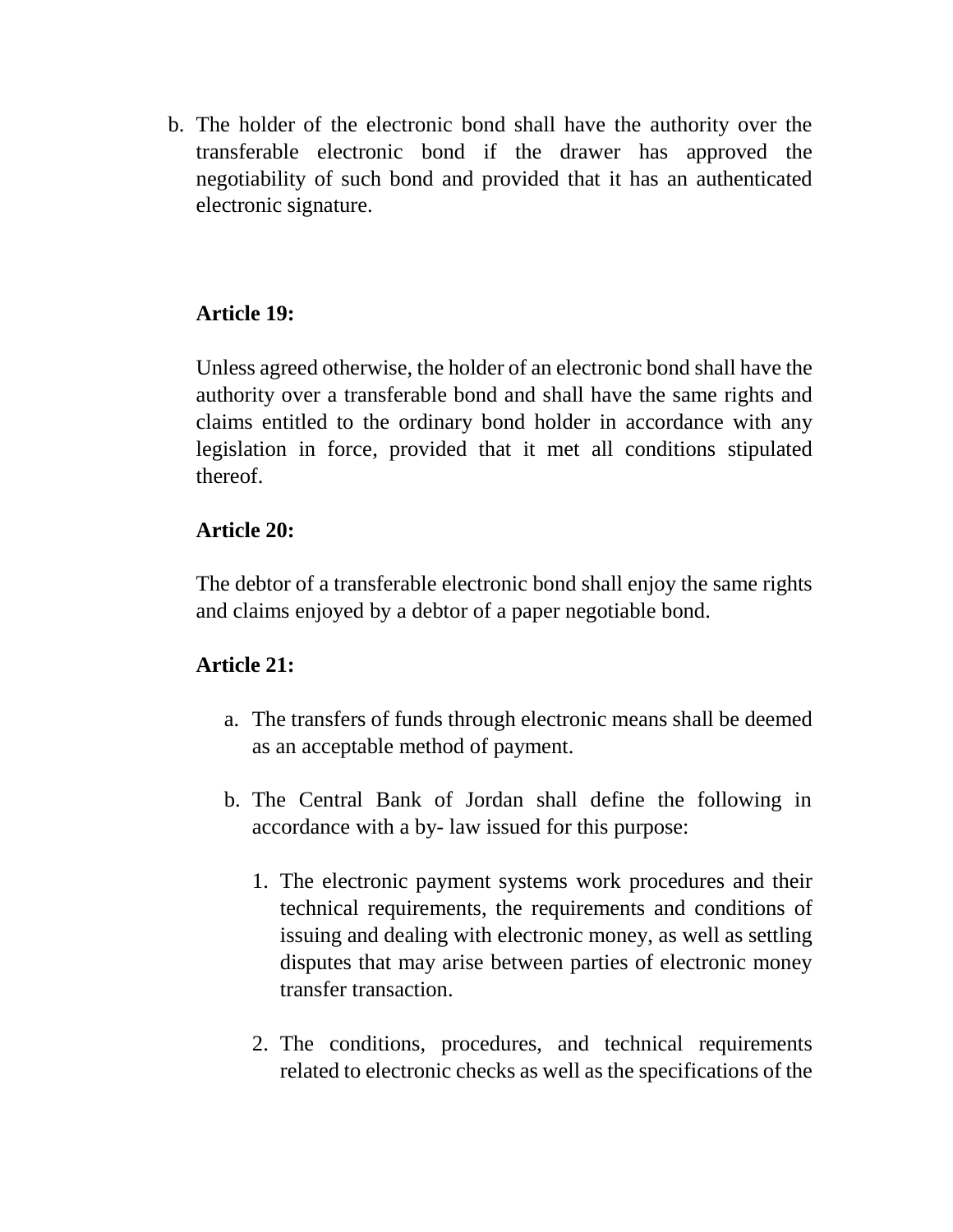electronic system that shall apply to present, view, and clear checks electronically.

# **Article 22:**

- a.
- 1. With due regard to the Banking Law, every electronic payment and transfer company shall have a license from the Central Bank of Jordan.
- 2. The licensing conditions, its revocation cases, fees, fines, administrative penalties, minimum capital, guarantees, and periods and cases of rectifying positions for companies established prior to the enforcement of this law as well as any other matters relevant to the electronic payment and transfer systems shall be defined in accordance with a regulation issued for this purpose.
- b. The business activities of the electronic payment and transfer of funds companies shall be subject to the supervision and control of the Central Bank of Jordan.
- c. For the purpose of this Article, the electronic payment and transfer of funds company shall mean a company that provides the services of payment, transfer, financial settlements, electronic clearing, or the issue and management of the systems and tools of the electronic payment in accordance with the provisions of this law and the regulations and instructions issued thereunder as well as any other related legislations.

**Article 23:**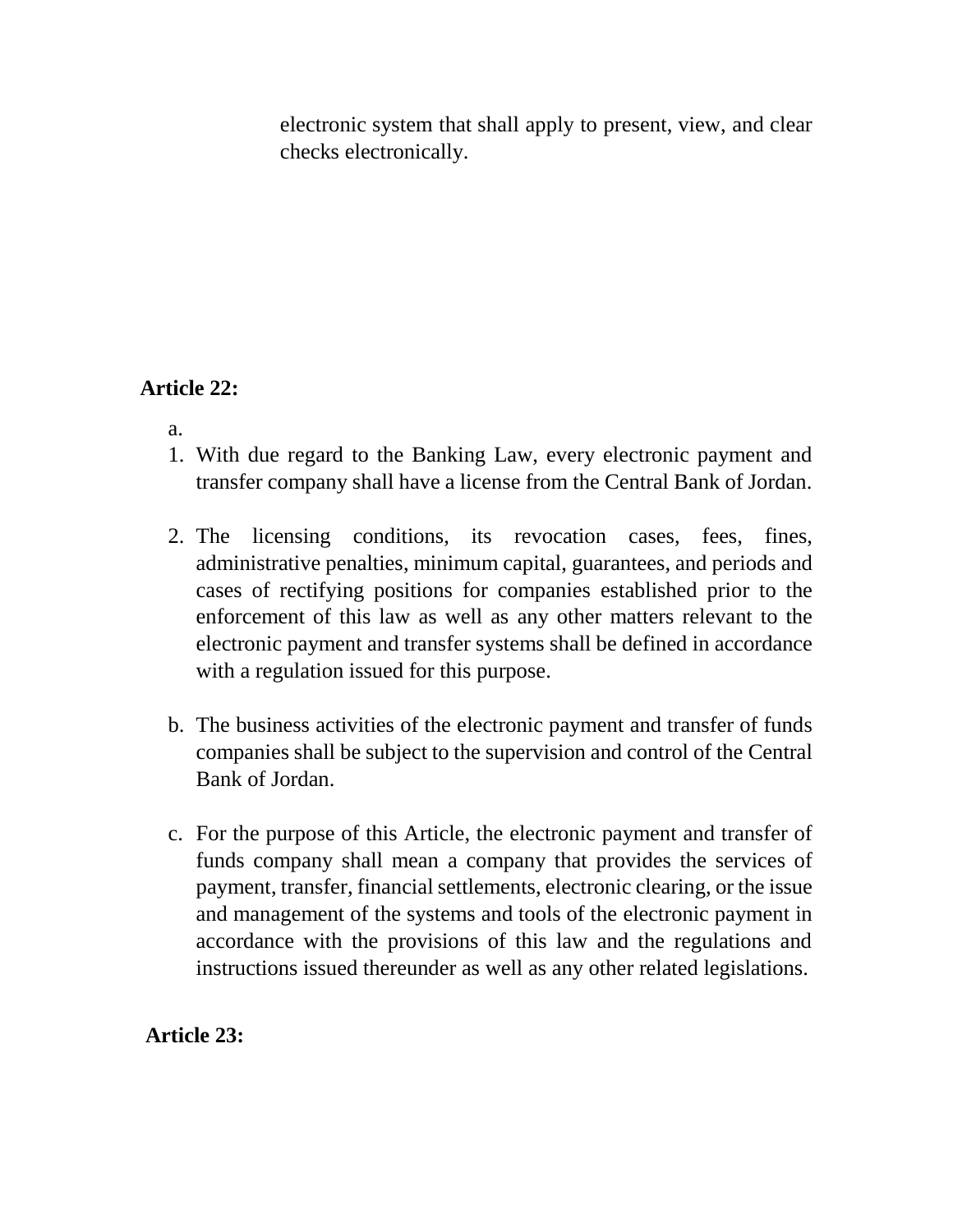- a. The Ministry of Information and Communications Technology shall be responsible for managing the electronic authentication systems of the root certificate.
- b. The Telecommunications Regulatory Commission shall be the party specialized in licensing and accrediting electronic authentication parties as well as regulating their activities in accordance with the legislations and regulations issued pursuant to the provisions of this law.

# **Article 24:**

Any person shall be subject to a penalty of imprisonment for a period no less than three months and no more than three years or a fine of no less than (1000 JD) one thousand Jordanian Dinar and no more than (5000 JD) five thousand Jordanian Dinar or by both penalties if he/ she:

- a. Establishes, publishes, or submits an electronic authentication certificate for an illegal or fraudulent objective.
- b. Provides a party engaged in electronic authentication with faulty information under the intent of issuing, invalidating, or canceling an authentication certificate.

# **Article 25:**

Any accredited or licensed party engaged in electronic authentication shall be penalized by the payment of a fine no less than (50000 JD) fifty thousand Jordanian Dinar and no more than (100000 JD) one hundred thousand Jordanian Dinar in addition to revoking its license or credential if it submits faulty information in the licensing or accreditation application, discloses the secrets of any of its clients, or uses the information it has about the applicant for electronic authentication certificate for purposes other than those assigned for the electronic authentication activities without obtaining a prior written approval from the applicant.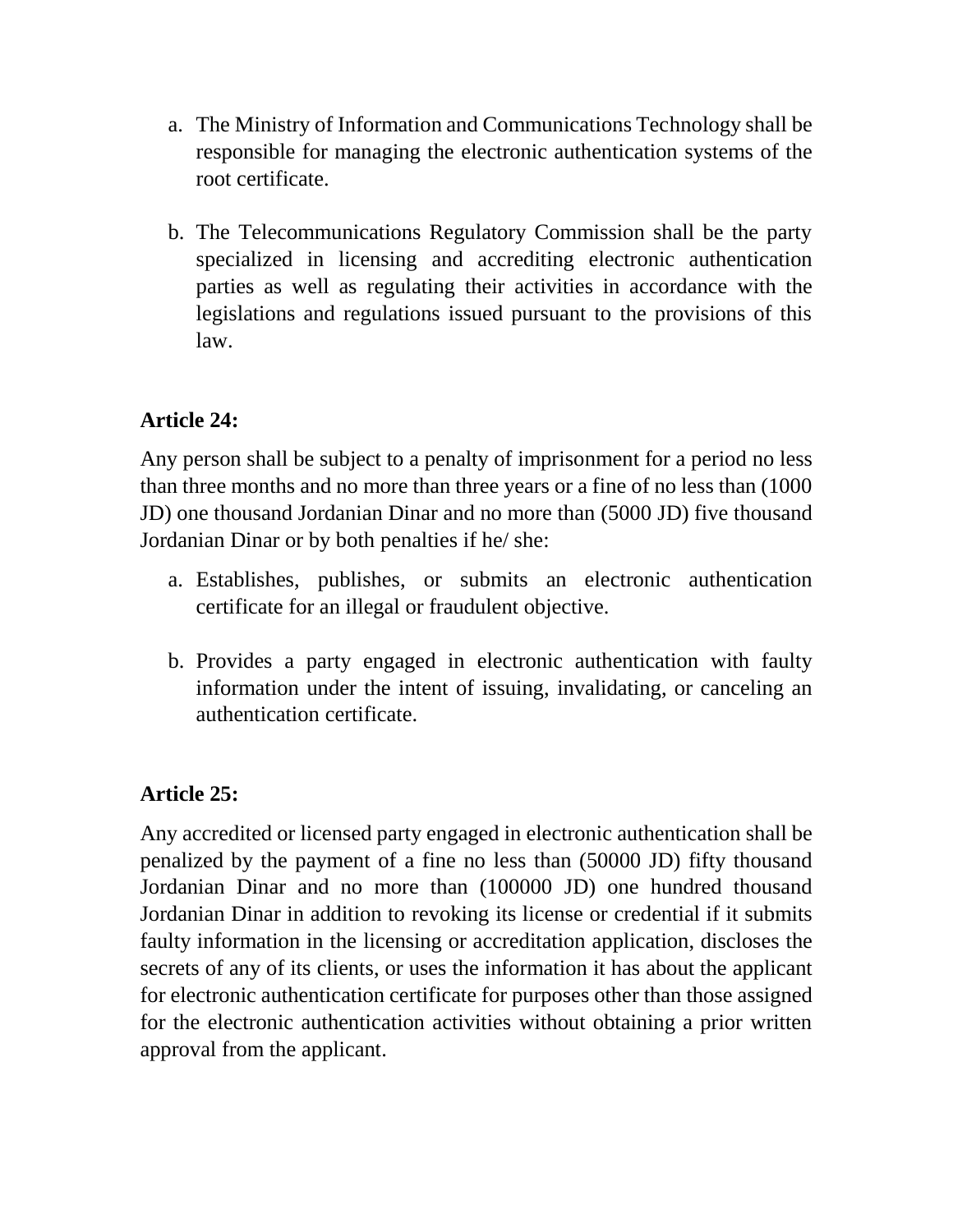### **Article 26:**

Whoever practices the activity of a party engaged in electronic authentication inside Jordan without obtaining a license or accreditation in accordance with the provisions of this law shall be penalized by the payment of a fine no less than (50000 JD) fifty thousand Jordanian Dinar and no more than (100000 JD) one hundred thousand Jordanian Dinar.

#### **Article 27:**

The Council of Ministers shall issue the systems necessary for the execution of the provisions of this Law, including the system for licensing and accrediting parties engaged in electronic authentication as well as the fees to be collected for this purpose.

### **Article 28:**

Temporary Electronic Transaction Law No. 85 of 2001 shall be void provided that the legislations and regulations thereunder remain valid until being replaced, amended, or canceled in accordance with the provisions of this law in a maximum period of one year from the date of the enforcement of the provisions of this law.

#### **Article 29:**

The Prime Minister and Ministers shall be responsible for the implementation of the provisions of this Law.

- Prime Minister and Minister of Defense Dr. Abdullah Nsur

-Deputy Prime Minister and Minister of Foreign Affairs and Expatriate Affairs Muhammad Naser Sami Judah

- Deputy Prime Minister and Minister of Education Dr. Muhammad Mahmoud Thunaybat